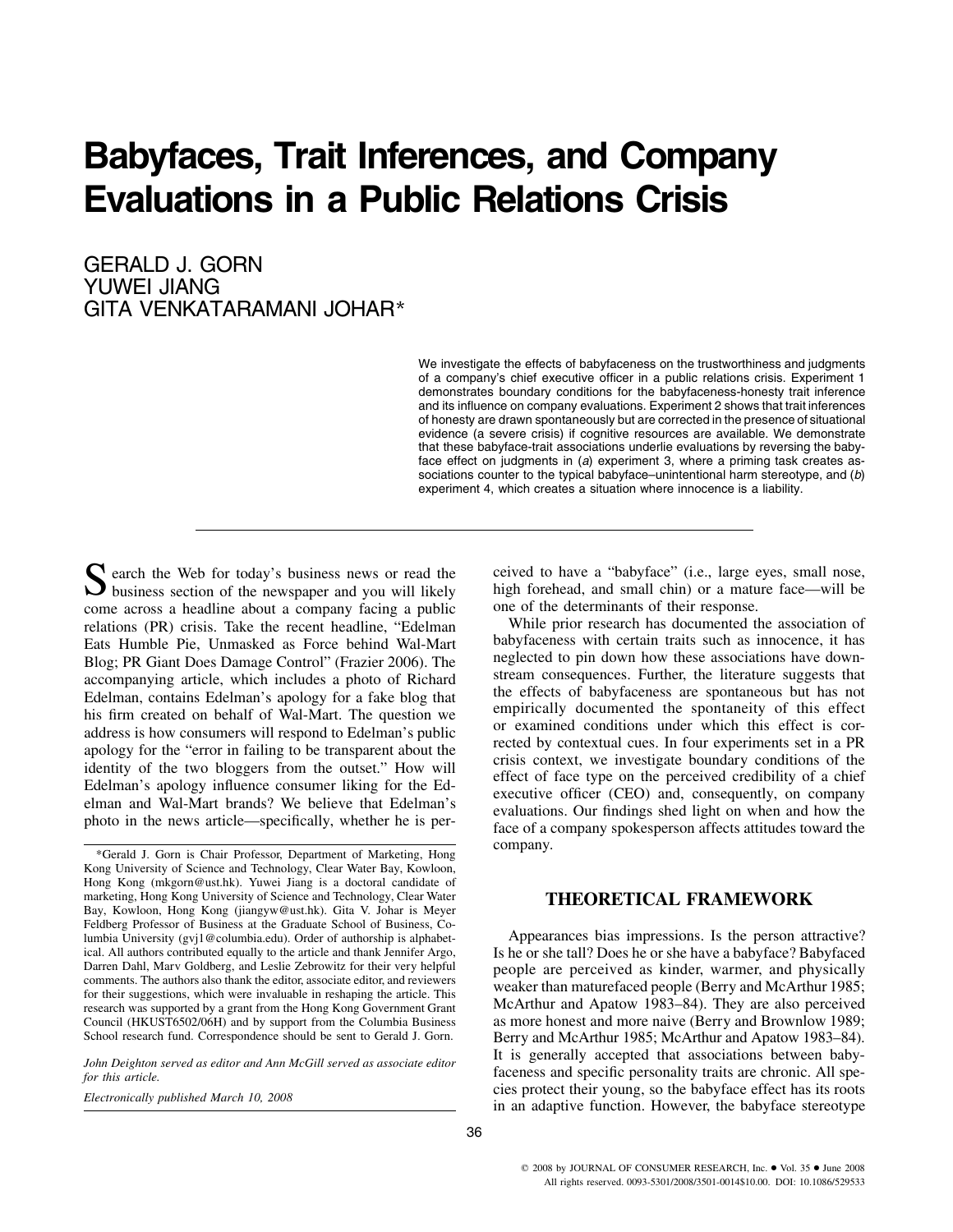reflects an overgeneralization beyond this adaptive function (Zebrowitz 1997).

Friedman and Zebrowitz (1992) provide limited support for the malleability of these chronic associations. Participants in one condition of their experiment were presented with babyfaced males and maturefaced females to induce associations counter to the stereotype (e.g., that males are maturefaced). This gender–face type matching treatment was, however, not successful in reversing chronic face type–trait associations. Babyface associations were eliminated for some traits and held for others.

Some research has examined the consequences of these trait inferences. Babyfaced defendants are more likely to be convicted of crimes of negligence, such as leaving something out on a tax return, rather than crimes of intention (Zebrowitz and McDonald 1991). Crimes of negligence presumably reflect carelessness, a plausible babyface trait, rather than dishonesty, which is not associated with babyfaces. Zebrowitz, Tenenbaum, and Goldstein (1991) found that babyfaced applicants were rated higher than maturefaced ones for jobs that implied traits such as submissiveness and warmth in the job description. However, maturefaced applicants were rated higher than babyfaced ones when the job description implied traits such as dominance, coldness, and shrewdness. In the only study that examined the link among babyfaceness, trustworthiness, and persuasion, Brownlow (1992) found that the babyfaced spokesperson produced more agreement with the message than the maturefaced spokesperson when the spokesperson was considered to be untrustworthy.

With the exception of the few studies discussed above, the focus of much of the babyface research has been on trait inferences and not on the downstream consequences of these inferences, such as evaluations and judgments (Zebrowitz 1997). In addition, while the finding that babyfaces evoke specific trait inferences is fairly robust, prior research has not systematically investigated the boundary conditions for this effect. Further, it is not clear whether these inferences are spontaneous and correctable in the face of competing contextual cues. Exactly how these inferences influence subsequent evaluations has also not been pinned down. Our research contributes to the literature by addressing these gaps. Examining boundary conditions as well as directly manipulating associations enables us to predict when facebased inferences of honesty and innocence influence subsequent judgments positively versus negatively or not at all. We elaborate on our contribution after discussing the context for our experiments.

We examine a situation where a company has a productrelated PR crisis because it has released a drug in the marketplace that later turns out to have negative side effects. This results in adverse publicity—a news report of the crisis, which includes a photograph of the CEO. Press articles including pictures of key players are common when such crises are first reported in the media, as in the Wal-Mart example discussed in our opening paragraph. A question that is very likely to arise in a reader's mind when reading a news item about the drug side-effects crisis is whether the company knew about the problem beforehand but did not acknowledge it publicly. One cue that might be used to answer the question of intentional deception might be the face of the CEO and how honest it looks. On the basis of the literature discussed above, we expect that a babyfaced CEO will be perceived as more honest and will produce more-favorable company attitudes than his more maturefaced counterpart. A babyfaced spokesperson who delivers an apology during a corporate PR crisis is likely to be judged to be more innocent of intentional harm than a maturefaced one; by extension, the company should not be held to account for the transgression.

Past literature on facial shape does not speak to the conditions under which this effect would hold. For example, if consumers are alerted to other cues in the situation that are more diagnostic regarding intentionality, appearance-based inferences are likely to be corrected (Gilbert 1989). One situational cue could be the severity of the crisis. As the severity of the crisis heightens—for example, a drug has side effects that affect a large number of users—the spontaneous inference that the babyfaced CEO did not intentionally mislead is likely to be "corrected," as long as cognitive capacity is available. The maturefaced or babyfaced CEO's credibility will be low in such a serious crisis situation, and attitudes toward the company will likely be negative regardless of the shape of the CEO's face.

Another gap in the literature concerns the lack of attention to the role of face-trait associations in downstream judgments. We address this issue experimentally through the prior priming of associations either consistent with the babyface stereotype or counter to it, thus offering triangulating evidence of the specific role of face-trait associations on CEO and company judgments. We also examine this issue by creating situations in which innocence has positive versus negative implications. While the greater innocence of a babyfaced person might be considered an advantage, the same association could backfire in situations where innocence is associated with naïveté. A person who is naive is less likely to be watchful, vigilant, and careful than a person who is not naive, and he or she may therefore be too trusting of others, even when such trust is not warranted. We take the same construct of innocence and the associations related to it to show how, in a PR crisis, perceptions of innocence arising from babyfaceness can be either an advantage (a situation where perceptions of a CEO's honesty is of primary importance) or a disadvantage (a situation where perceptions of a CEO being on guard/his or her watchfulness is of primary importance).

The four experiments described above make the following contributions. First, we demonstrate that trait inferences of honesty are drawn spontaneously from babyfaceness, even under constrained capacity conditions. This inference is corrected in the presence of situational evidence (e.g., a severe crisis) that renders it implausible; however, this correction occurs only if cognitive resources are available. The fact that these babyface-trait associations underlie evaluations is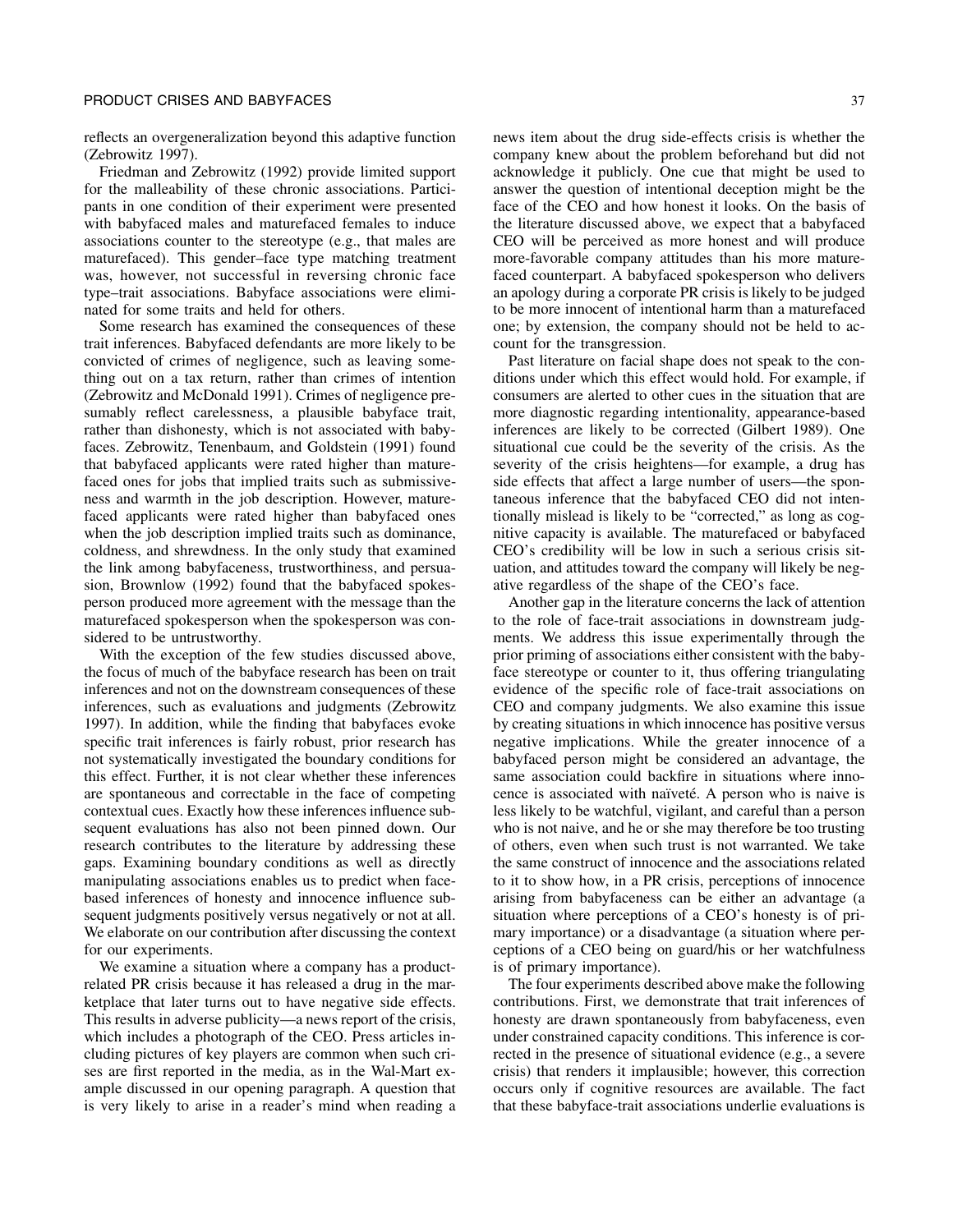clearly demonstrated by reversing the effect of babyfaceness on judgments in two ways: (*a*) creating associations that are the opposite of the chronic association (babyfaceness– honesty/innocence), and (*b*) creating a situation where innocence is a liability and, hence, babyfaceness has a downside. Male faces are used to examine these effects in our research since the babyface effect has been found to be more pronounced for male than for female faces (Zebrowitz 1997).

# **EXPERIMENT 1: THE BABYFACE EFFECT AND BOUNDARY CONDITIONS**

This experiment tests the hypothesis that when the crisis is not very severe, babyfaced CEOs will be perceived as more credible than maturefaced CEOs, and attitudes toward the babyfaced (vs. maturefaced) CEO's company will be more favorable. This effect will diminish as crisis severity increases.

#### Method

The design is a 2 (face of CEO: babyface vs. mature face)  $\times$  3 (severity of the crisis: low vs. medium vs. high) between-subjects design. The stimuli consist of a fictitious Yahoo! news article about a pharmaceutical company, Biomedic, whose new product, Coughless, has been found to have side effects (fig. 1). The article featured a photograph of the CEO, who was either babyfaced or maturefaced, and was titled "CEO Denies Knowledge of Side Effects."

A single photo was used and was morphed into both a babyface photo and a mature face photo with the use of FaceFilter Studio software (see fig. 2 for photos used). On the basis of the literature, we manipulated the eyes, eyebrows, and chin of the person in the photo to make two different versions (babyface vs. mature face).

A pilot study confirmed the difference in the perceived babyfaceness of the person in the two photos. Eighty-nine undergraduate students were randomly assigned to rate one of the two target photos plus several filler photos on several dimensions, using seven-point scales ranging from 1 (definitely no) to 7 (definitely yes). Two scales measured perceived babyfaceness; one assessed how babyfaced the person was, and the second assessed how maturefaced the person was. A difference score was computed on the basis of these two scales. Results revealed that the babyfaced person was perceived to have more of a babyface than the maturefaced person  $(M's = -1.68 \text{ vs. } -2.62, \text{ respec-}$ tively;  $F(1, 87) = 4.54$ ,  $p < .05$ ). Consistent with the literature, the babyface was seen as kinder  $(M's = 4.70$  vs. 3.74;  $F(1, 87) = 14.95$ ,  $p < .001$ ), more honest (*M*'s = 4.30 vs. 3.45;  $F(1, 87) = 12.08$ ,  $p < .001$ ), and warmer  $(M's = 4.94$  vs. 3.71;  $F(1, 87) = 30.21$ ,  $p < .001$ ) than the mature face. There were no differences between the two faces in perceived age, expertise, and attractiveness.

Severity was manipulated by varying the percentage of users (1% vs. 10% vs. 20%) who experienced side effects while using Coughless. This manipulation was pretested using 24 participants who rated the seriousness of a number of different potential side effects on a seven-point scale. Participants rated the 1% case as significantly less serious than the 10% case  $(M's = 2.54 \text{ vs. } 4.00; F(1, 23) =$ 58.82,  $p < .001$ ) and the 10% case as significantly less serious than the  $20\%$  case  $(M's = 4.00 \text{ vs. } 4.83;$  $F(1, 23) = 38.26, p < .001$ .

Undergraduate students  $(N = 134)$  at a major university in Hong Kong participated in the experiment for course credit and were randomly assigned to the various conditions. They were told that the study examined people's ability to comprehend and evaluate online business articles. After reading the article, participants reported their attitude toward the company on three seven-point scales (from 1 to 7): badgood, unfavorable-favorable, and negative-positive  $(a =$ 0.94). The next measure (five seven-point scales) related to subjects' perceptions of the perceived honesty of the company's CEO: not credible–credible, not sincere–sincere, not honest–honest, not believable–believable, and not convincing–convincing  $(a = 0.90)$ . Participants then responded to a seven-point manipulation check question ranging from 1 (he has a mature-looking face) to 7 (he has a babyface). This was followed by two seven-point scales related to expertise ( $a = 0.88$ ): (1) not very knowledgeable about business to very knowledgeable about business and (2) very inexperienced in business to very experienced in business. None of the effects on expertise were significant.

#### Results

The manipulation check confirmed the success of the babyfaceness manipulation. A 2 (babyfaceness)  $\times$  3 (severity) ANOVA revealed only a main effect, with the babyfaced CEO rated higher on babyfaceness  $(M = 4.22)$  than the maturefaced CEO ( $M = 3.30$ ;  $F(1, 128) = 22.90$ ,  $p <$ .001).

A  $2 \times 3$  ANOVA on company attitudes revealed the expected significant interaction effect (see table 1;  $F(2, 128) = 3.34, p < .05$ . The main effects of face and severity were both not significant. Contrasts showed that in the 1% condition, participants had more-favorable attitudes toward the company with a babyfaced CEO  $(M = 3.56)$ than toward the one with a maturefaced CEO  $(M = 2.92)$ ;  $F(1, 128) = 4.49$ ,  $p < .05$ ; one-tailed *p* levels are used for all contrasts reported in this article). This face effect did not significantly influence company attitudes in the 10% and 20% conditions.

The  $2 \times 3$  ANOVA on perceived honesty revealed a marginally significant interaction effect (see table 1;  $F(2, 128) = 2.49, p < .09$ . Both main effects were not significant. In the low severity (1% side effects) condition, contrasts showed that participants rated the babyfaced CEO as more honest than the maturefaced CEO  $(M)$ 's = 3.55 vs. 2.89, respectively;  $F(1, 128) = 4.47$ ,  $p < .05$ ). An ANCOVA confirmed that perceptions of honesty mediated the effects of babyfaceness on company attitudes. The previously significant effect of babyfaceness on company attitudes was no longer significant when perceived honesty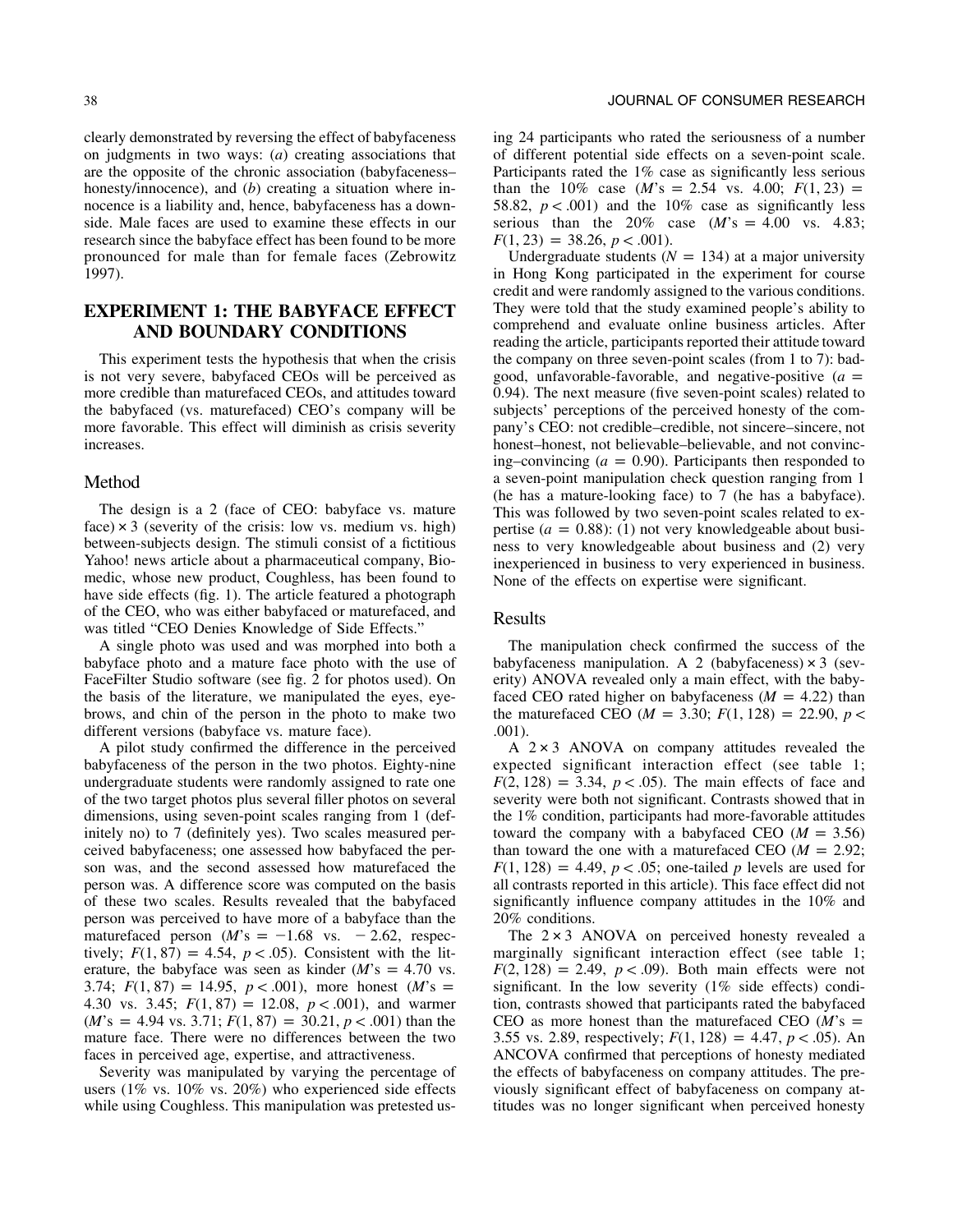#### **FIGURE 1**

#### STIMULI USED IN EXPERIMENTS 1–3 (BABYFACED CEO–LOW SEVERITY CONDITION)



# **CEO Denies Knowledge of Side Effects**

Wed Apr 20, 8:23 AM ET By Brendan Intindola



Henry Yip, CEO of Biomedic Ltd,

Hong Kong (Reuters) - Henry Yip, The chief executive of the Hong Kong based pharmacy company, Biomedic Ltd., denied Tuesday that he knew beforehand that their new cold remedy, Coughless, which was launched on the market last month, causes headaches in some users.

When interviewed on Tuesday, Yip said, "When we introduced Coughless, I mentioned that our tests showed that Coughless was not just effective in reducing the symptoms of a cold; but that they also showed that there were no side effects. However, after competitors complained to the Consumer Council, we did some more tests. The results of these tests revealed that Coughless causes slight headaches in about 1% of users. I apologize for what happened."

was inserted as a covariate  $(F(1, 44) = 0.88, p > .35;$  for the covariate,  $F(1, 44) = 16.64, p < .001$ . The mean square for the face effect was reduced 84%.

The effect of having a babyface versus a mature face on perceived honesty was marginal in the 10% condition  $(M's = 3.68$  vs. 3.20, respectively;  $F(1, 128) = 2.30, p > 1$ .06) and was not significant in the 20% condition. When the means within the babyfaced condition were compared, perceived honesty was not significantly different in the 1% versus the 10% condition, suggesting that inferences of honesty are drawn from a babyface unless strong situational evidence (e.g., 20% of users experienced side effects) renders this judgment implausible ("the company must have known").

#### Discussion

When only 1% of users are minimally adversely affected (e.g., by slight headaches), credibility of the denial of intentional wrongdoing is greater for the babyfaced CEO than for the maturefaced CEO. This appears to drive the morefavorable attitudes to the company. The news article in this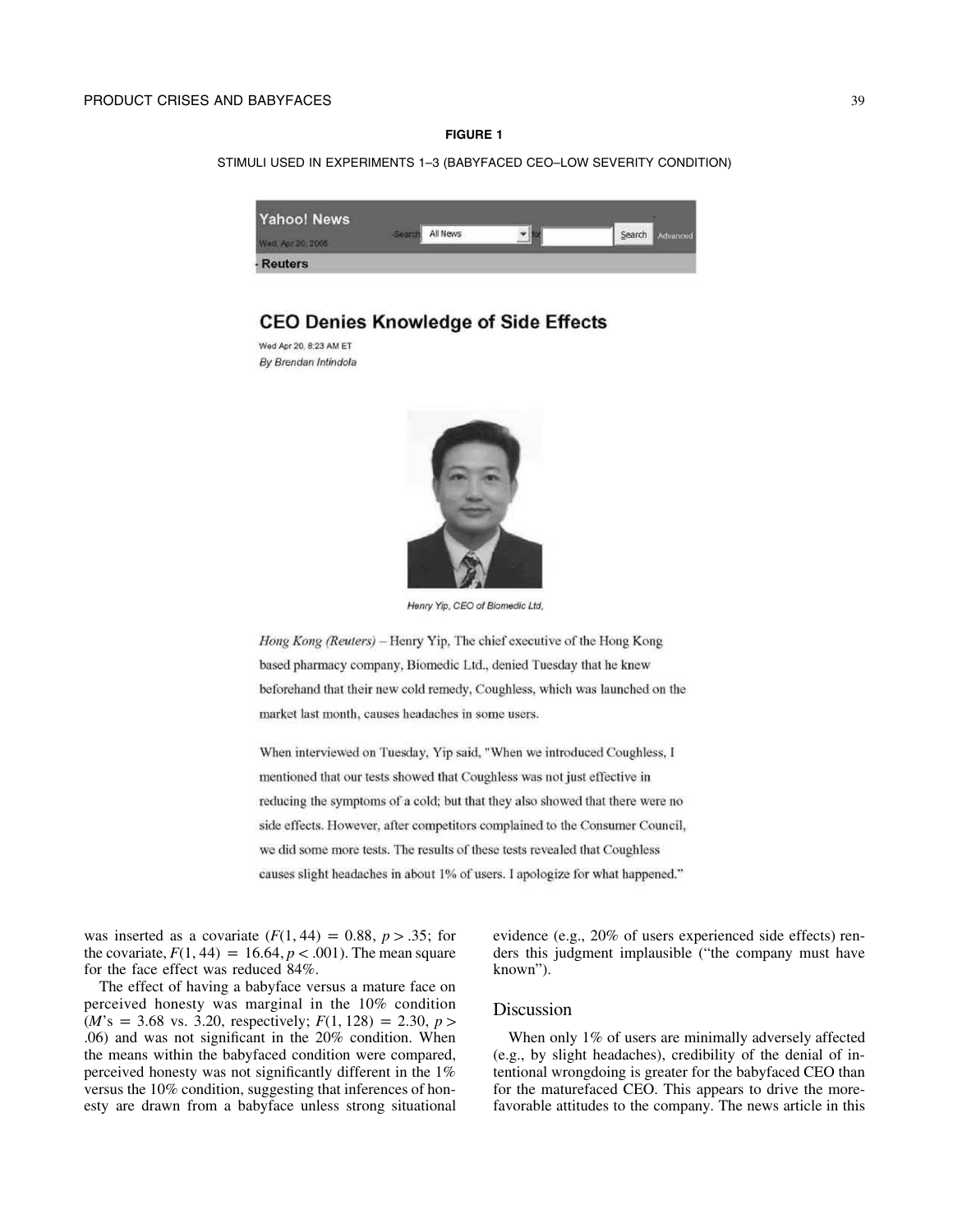# **FIGURE 2** FACES USED IN EXPERIMENTS 1–3



Babyface

Mature Face

experiment concerned denial of wrongdoing by the CEO; this presumably cued participants to think about the CEO's honesty. In the absence of other diagnostic cues to honesty, face shape influenced the formation of these judgments, which in turn influenced company attitudes. However, a more serious situation (10% of users getting slight headaches or, especially, 20% of users getting them) rendered a judgment of CEO honesty less plausible. Participants appeared to correct spontaneous inferences about the babyfaced CEO's honesty. Experiment 2 directly tests this posited mechanism of correcting spontaneous inferences of CEO trustworthiness.

# **EXPERIMENT 2: SPONTANEOUS INFERENCE, DELIBERATE CORRECTION**

This experiment manipulates cognitive capacity and tests the hypothesis that the inference of trustworthiness is generated spontaneously on exposure to a babyfaced CEO. If this is the case, the inference and subsequent evaluation of the company should be more favorable when the CEO is babyfaced versus maturefaced under constrained capacity conditions, regardless of the severity of the crisis. However, when cognitive capacity is available, the initial babyfacetrustworthiness inference should be corrected when the crisis is severe, such that face has no effect on CEO and company evaluations.

#### Method

Undergraduate students  $(N = 194)$  at a major university in Hong Kong participated in the experiment for course credit and were randomly assigned to the cells of a 2 (face of CEO: babyface vs. mature face)  $\times$  2 (severity of the crisis: low  $[1\%]$  vs. high  $[20\%] \times 2$  (cognitive load: low vs. high) between-subjects design. We predicted a three-way interaction, such that we replicate the two-way interaction between face and severity found in experiment 1 only in the low cognitive load condition. We expect a main effect of face in the high cognitive load condition where no correction for severity of crisis is expected.

Participants were given the same cover story as in study 1 and were told that an additional objective was to investigate people's numeric memory. To manipulate cognitive load, they were given either a seven-digit number (high load condition) or a one-digit number (low load condition) to remember and were told that they needed to recall the assigned number at the end of the experiment (Zemborain and Johar 2007).

Following these instructions, participants read the article and completed the same company attitude  $(a = 0.92)$  and perceived CEO honesty measures  $(a = 0.88)$  as in experiment 1. Participants were then asked to write down the number they were assigned to remember. They were also asked to recall the percentage of users who had experienced side effects according to the article that they had read. Finally, participants responded to the face manipulation check.

|                                           |            | Crisis severity (% of users<br>getting headaches) |            |  |
|-------------------------------------------|------------|---------------------------------------------------|------------|--|
| Dependent variables                       | Low (1%)   | Medium (10%) High (20%)                           |            |  |
| Attitude toward the company: <sup>a</sup> |            |                                                   |            |  |
| Babyface                                  | 3.56(.88)  | 3.43(1.04)                                        | 2.70(.94)  |  |
| Mature face                               | 2.92(1.19) | 2.96(1.14)                                        | 3.12(.73)  |  |
| CEO's perceived honesty: <sup>b</sup>     |            |                                                   |            |  |
| Babyface                                  | 3.55(1.04) | 3.68(1.35)                                        | 2.82(1.09) |  |
| Mature face                               | 2.89(.98)  | 3.20(.94)                                         | 3.13(.98)  |  |
|                                           |            |                                                   |            |  |

**TABLE 1** RESULTS OF EXPERIMENT 1

NOTE.—Values are given as means (standard deviations).

a Attitudes were assessed with three seven-point scales (bad-good, unfavorable-favorable, negative-positive), which were averaged.

<sup>b</sup>The CEO's perceived honesty was measured by five seven-point scales (not credible–credible, not sincere–sincere, not honest–honest, not believable–believable, not convincing–convincing).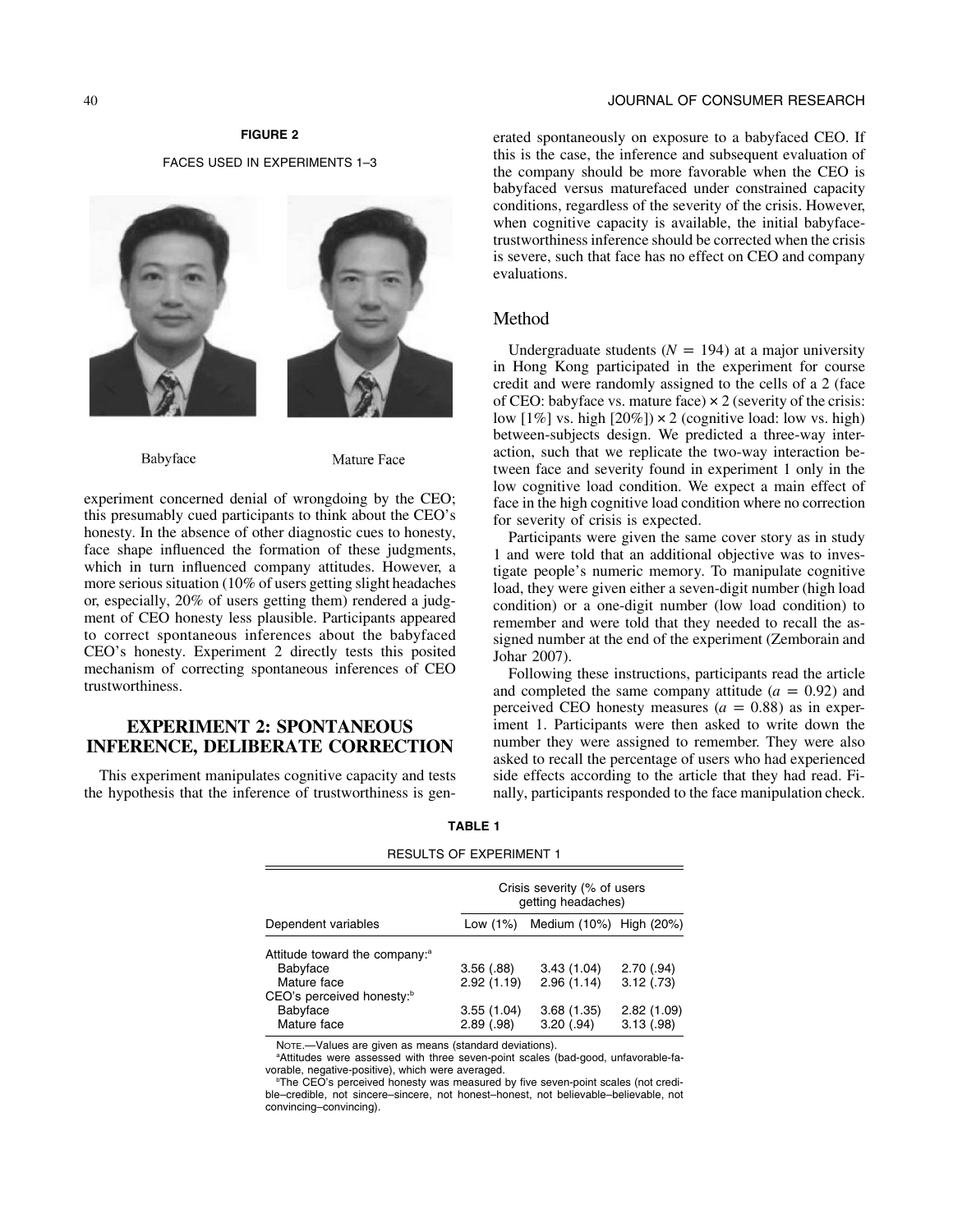| ⋍<br>. . |  |
|----------|--|
|----------|--|

|                                           | Crisis severity (% of users getting headaches) |                                                |                     |                            |
|-------------------------------------------|------------------------------------------------|------------------------------------------------|---------------------|----------------------------|
|                                           | Low cognitive load                             |                                                | High cognitive load |                            |
| Dependent variables                       | Low (1%)                                       | High (20%) Low (1%) High (20%)                 |                     |                            |
| Attitude toward the company: <sup>a</sup> |                                                |                                                |                     |                            |
| Babyface                                  | 3.71(.98)                                      | 2.92(.95)                                      |                     | $3.64$ (.74) $3.76$ (1.00) |
| Mature face                               | 3.07(0.96)                                     | 3.08 (1.33) 3.18 (.81) 2.96 (.76)              |                     |                            |
| CEO's perceived honesty: <sup>b</sup>     |                                                |                                                |                     |                            |
| Babyface                                  |                                                | 3.55 (1.02) 3.19 (1.03) 3.72 (.91) 3.72 (1.02) |                     |                            |
| Mature face                               | 3.13(.86)                                      | 3.35 (1.00) 3.22 (.75) 3.29 (.99)              |                     |                            |

RESULTS OF EXPERIMENT 2

NOTE.—Values are given as means (standard deviations).

<sup>a</sup>Attitudes were assessed with three seven-point scales (bad-good, unfavorable-favorable, negative-positive), which were averaged.

b The CEO's perceived honesty was measured by five seven-point scales (not credible–credible, not sincere–sincere, not honest–honest, not believable–believable, convincing–convincing).

#### Results

A  $2 \times 2 \times 2$  ANOVA on babyfaceness revealed only the expected main effect ( $M_{\text{baby}} = 3.96$  vs.  $M_{\text{matter}} = 3.53$ ;  $F(1, 186) = 4.28, p < .05$ . Memory of the assigned number, as measured by recall, was high and was similar across conditions ( $M_{\text{accuracy}} > 93\%$ ). Results reported below cannot be explained by a lack of attention to severity of the crisis among those in the high cognitive load conditions. Participants accurately recalled the percentage of users who experienced side effects in both high load ( $M_{\text{accuracy}} = 85\%$ ) and low load ( $M_{\text{accuracy}} = 91\%$ ) conditions. Chi-square tests on the  $2 \times 2 \times 2$  design revealed neither interaction nor main effects. The ANOVA results below remain unchanged when participants who did not recall side effects correctly are dropped from the analyses.

A  $2 \times 2 \times 2$  ANOVA on company attitudes revealed the expected significant three-way interaction effect (see table 2;  $F(1, 186) = 4.38, p < .05$ . Further, participants had more-favorable attitudes toward the company with the babyfaced CEO  $(M = 3.51)$  than the one with the maturefaced CEO ( $M = 3.07$ ;  $F(1, 186) = 10.05$ ,  $p < .01$ ). The other two main effects and all two-way interactions were not significant.

In the low cognitive load condition, the two-way interaction between face and crisis severity found in experiment 1 was replicated  $(F(1, 186) = 4.23, p < .05)$ . Participants had more-favorable attitudes toward the babyfaced CEO's company than the maturefaced CEO's company in the 1% condition (*M*'s = 3.71 vs. 3.07;  $F(1, 186) = 5.21$ ,  $p <$ .05). In the 20% condition, the face effect was not significant. Under high cognitive load conditions, only the main effect of face was significant ( $M_{\text{baby}} = 3.70$  vs.  $M_{\text{matter}} =$ 3.07;  $F(1, 186) = 10.74, p < .001$ .

A  $2 \times 2 \times 2$  ANOVA on perceived honesty revealed a similar pattern. Although the three-way interaction was not significant  $(F(1, 186) = 0.88, p > .35)$ , participants rated the babyfaced CEO as more honest  $(M = 3.55)$  than the maturefaced CEO ( $M = 3.24$ ;  $F(1, 186) = 4.82$ ,  $p < .05$ ). The main effects of cognitive load and severity were not

significant. Examining the low cognitive load conditions only, the two-way interaction between face and crisis severity was not significant  $(F(1, 186) = 2.23, p < .13)$ . Despite this, a contrast revealed that participants rated the babyfaced CEO as more honest than the maturefaced CEO in the 1% condition, although the effect was only marginal  $(M's = 3.55$  vs. 3.13;  $F(1, 186) = 2.16$ ,  $p < .08$ ), but not in the 20% condition ( $p > .55$ ). An ANCOVA confirmed the mediational role of honesty in the relationship between face and company attitudes. The previously significant effect of babyfaceness on company attitudes in the 1% condition was no longer significant when perceived honesty was inserted as a covariate  $(F(1, 185) = 2.58, p > .05$ ; for the covariate,  $F(1, 185) = 19.02$ ,  $p < .001$ ). The mean square for the face effect was reduced 65%.

In the high cognitive load condition, only the main effect of face on honesty was significant ( $M_{\text{baby}} = 3.72$  vs.  $M_{\text{matter}} = 3.25$ ;  $F(1, 186) = 6.00$ ,  $p < .05$ ). The effect of babyfaceness on company attitudes was attenuated, but still significant, when perceived honesty was inserted as a covariate  $(F(1, 185) = 4.77, p < .03;$  for the covariate,  $F(1, 185) = 14.37, p < .001$ . The mean square for the face effect was reduced 56%.

#### Discussion

Results reveal that babyface-honesty inferences occur under limited cognitive capacity, even in high crisis situations, and hence establish that babyface-honesty inferences are spontaneous. Further, these inferences are corrected when cognitive capacity is available. Inferences of CEO honesty mediate the effects of babyfaceness on company evaluations. In experiments 1 and 2, evidence that trait inferences underlie company evaluations is based on mediation analyses and hence is correlational. Experiment 3 manipulates the face-honesty association experimentally and helps pin down its role in the face–company evaluation relationship.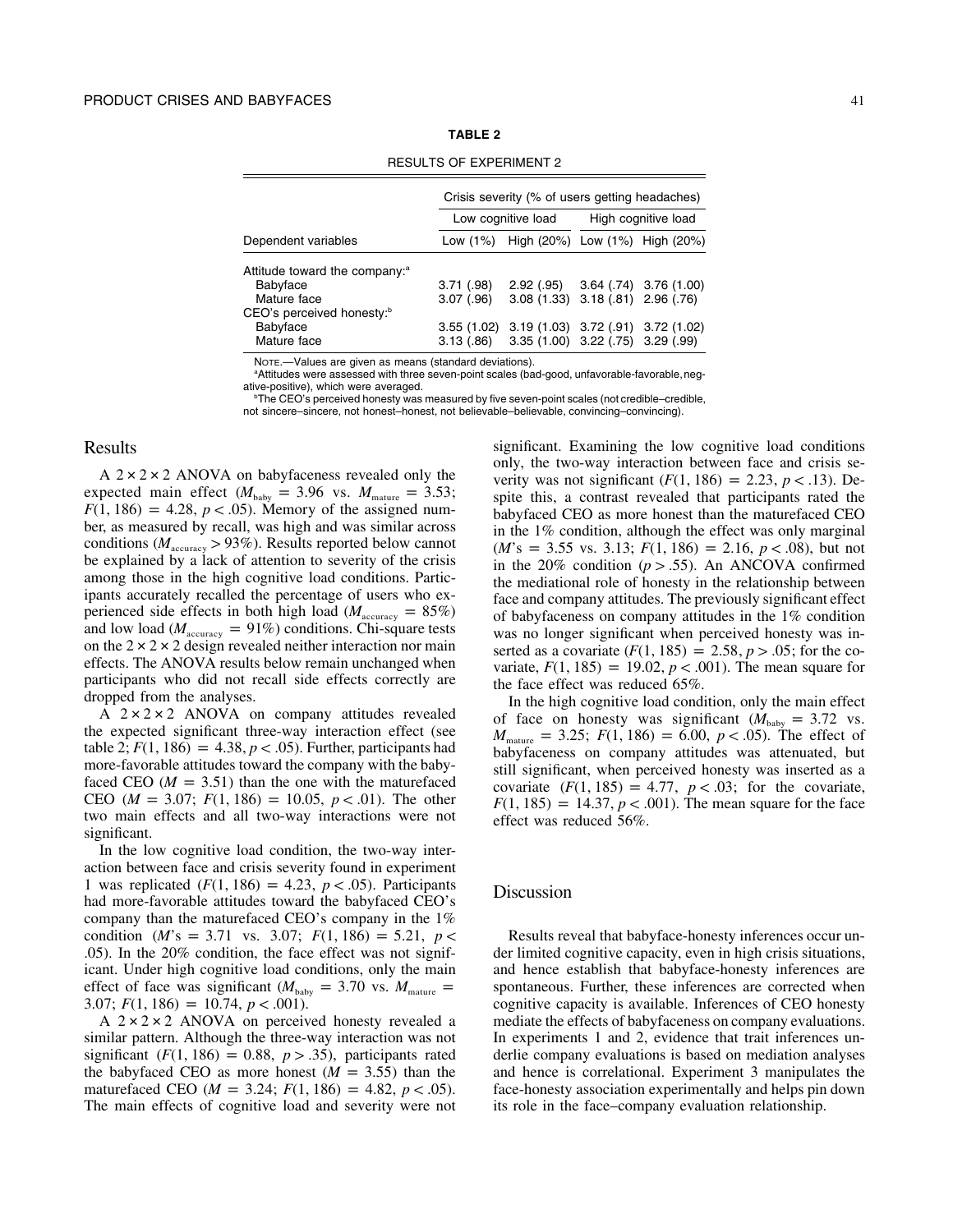# **EXPERIMENT 3: REVERSING THE BABYFACE EFFECT**

Given the default association of babyfaceness with honesty, any transgression on the part of a babyfaced individual is likely to be seen as unplanned and unintentional; dishonesty by contrast would represent a (deliberate) intention to deceive (Sengupta, Dahl, and Gorn 2002). If the natural association between babyface and unintentional wrongdoing is reversed by creating associations between babyfaceness and intentional harm, then the positive effect of babyfaceness on company attitudes found in experiments 1 and 2 should diminish or even reverse. Priming participants with the association of the babyfaced person doing intentional harm and the maturefaced person doing unintentional harm should result in similar or more-favorable attitudes for the maturefaced CEO versus the babyfaced CEO. However, priming participants with the more natural association of the babyfaced person doing wrong unintentionally and the maturefaced person doing wrong intentionally should replicate the attitude results found in experiment 1 and in the low cognitive load conditions of experiment 2.

#### Method

Undergraduate students  $(N = 111)$  were randomly assigned to one of the cells in the 2 (association conditions: face type consistent association vs. face type inconsistent association)  $\times$  2 (face: babyface vs. mature face) betweensubjects design. Participants were told that they would be taking part in several unrelated studies and completed some studies before they performed the association task study, followed by the Web article (used in experiments 1 and 2) study. To manipulate associations between face and intentionality, participants were given a questionnaire that was purportedly a memory test. It contained pictures of six different anonymous "criminals" accompanied by a one-sentence description of each of their offenses. To select the pictures, pretest participants ( $N = 137$  in total) were shown several different male faces and were asked to rate them on babyfaceness on a seven-point scale  $(1 -$  definitely no,  $7$  = definitely yes). Three babyface pictures ( $M = 3.48$ ) and three mature face pictures  $(M = 2.45)$  were selected for use in the association task  $(F(1, 135) = 14.95, p <$ .001).

A variety of pretests were done to select the intentional and unintentional offenses. In the final one, 22 undergraduate students were shown a list of different offenses, each described in one sentence, and rated the intentionality of the offense on a scale from 1 (not at all intentional) to 10 (very intentional). Three "high intention" offenses (e.g., driving at 150 kilometers per hour in a 30-kilometer-per-hour speed zone) and three "low intention" offenses (e.g., driving at 96 kilometers per hour in a 90-kilometer-per-hour speed zone) were selected for use in the association task  $(M<sup>s</sup> = 8.32)$ vs. 4.68, respectively; within-subjects,  $F(1, 21) = 43.78$ ,  $p < .001$ ). In the consistent (inconsistent) priming condition, three highly (less) intentional offenses were paired with three mature faces, and three less (highly) intentional offenses were paired with three babyfaces (see fig. 3).

In the main study, participants were given 5 minutes to memorize the pictures of the people and their offenses. Then after a 3-minute break, they were asked to match the picture of the criminal with the described offense. (Only two people made any mistakes, one in each condition.) After this "memory study" (actually the association task), participants did exactly the same task as in the least serious (1% side effects) condition in experiment 1. They then responded to the same dependent variables as in experiment 1, along with three additional measures related to intention to deceive  $(1 =$ very unlikely,  $7 = \text{very likely}$ ;  $a = 0.71$ : (1) whether or not the CEO knew that the drug could cause headaches in some users before it was put on the market, (2) whether he felt guilty about what he did (reversed scored), and (3) whether he was trying to cheat customers. The photos were also rated on perceived attractiveness  $(1 = not attractive)$ at all,  $7 =$  very attractive). Finally, participants responded to a funnel debriefing questionnaire that probed for awareness or suspicion concerning the association manipulation (Chartrand and Bargh 1996). There was no indication that any of the participants knew that the studies concerned the effect of face shape. Also, none of the participants reported that they thought there were links between these two studies.

#### Results

A  $2 \times 2$  ANOVA on perceived babyfaceness revealed only a significant main effect for face  $(M_{\text{baby}} = 4.13 \text{ vs.})$  $M_{\text{matter}} = 3.47; F(1, 107) = 9.27, p < .01$ , confirming the success of the manipulation.

A  $2 \times 2$  ANOVA on company attitudes ( $a = 0.95$ ) revealed a significant interaction effect (see table 3;  $F(1, 107) = 7.24$ ,  $p < .01$ ). No other effects were significant. In the condition where consistent face type associations were primed, attitudes were more favorable toward the company with the babyfaced CEO than with the maturefaced CEO, as in experiment 1 and the low load condition of experiment 2 ( $M$ 's = 3.54 vs. 3.07;  $F(1, 107) = 3.16$ ,  $p < .05$ ). When participants were primed with inconsistent associations, attitudes were less favorable toward the company with the babyfaced CEO than with the maturefaced CEO (*M*'s = 2.72 vs. 3.28;  $F(1, 107) = 4.10, p < .05$ ). This reversal in the pattern of attitudes provides strong evidence of our proposition that the association between face shape and honesty/unintentionality underlies the effect of face on attitudes.

The pattern of results for perceived honesty  $(a = 0.91)$ was the same as that for company attitudes. A  $2 \times 2$  ANOVA revealed a significant interaction effect  $(F(1, 107) = 9.13$ ,  $p < .01$ ). Participants primed with consistent associations perceived the babyfaced CEO as more honest than the maturefaced CEO ( $M$ 's = 3.58 vs. 2.86;  $F(1, 107) = 5.62$ ,  $p < .01$ ). Participants primed with inconsistent associations, however, perceived the babyfaced CEO to be less honest  $(M's = 2.90 \text{ vs. } 3.52; F(1, 107) = 3.66, p < .05).$ 

The interaction effect of face type and association con-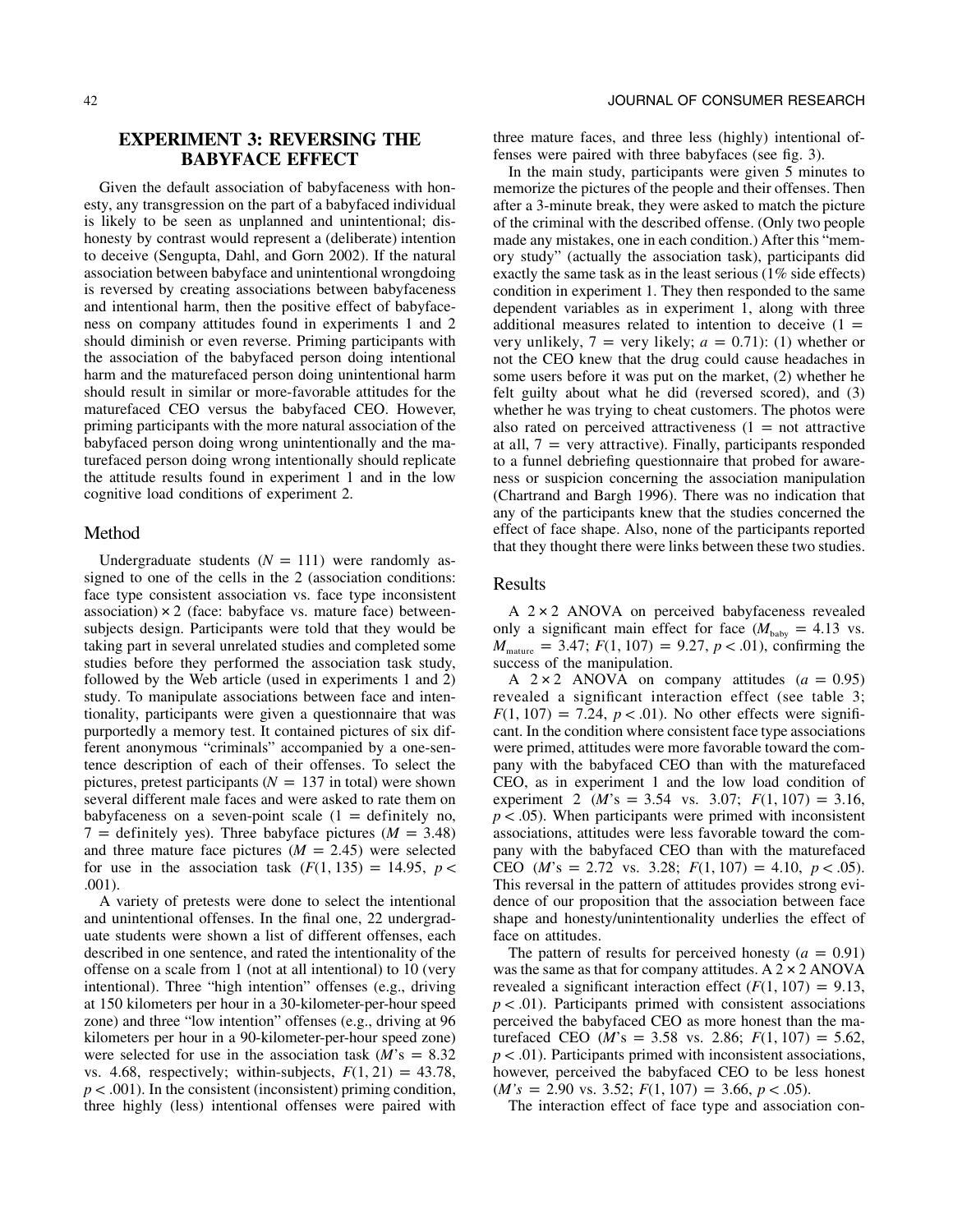#### **FIGURE 3**

ASSOCIATION MATERIALS USED IN EXPERIMENT 3 (CONSISTENT ASSOCIATION CONDITION)

# **Crime Sensitivity Questionnaire**

The Social Science Division is conducting a research project about undergraduate students' knowledge of crimes and illegal activities in Hong Kong, We'd like to collect some preliminary data.

We will give you 5 minutes to look at the people below and the crimes they committed. Later we will test whether you can remember which people committed which crime.

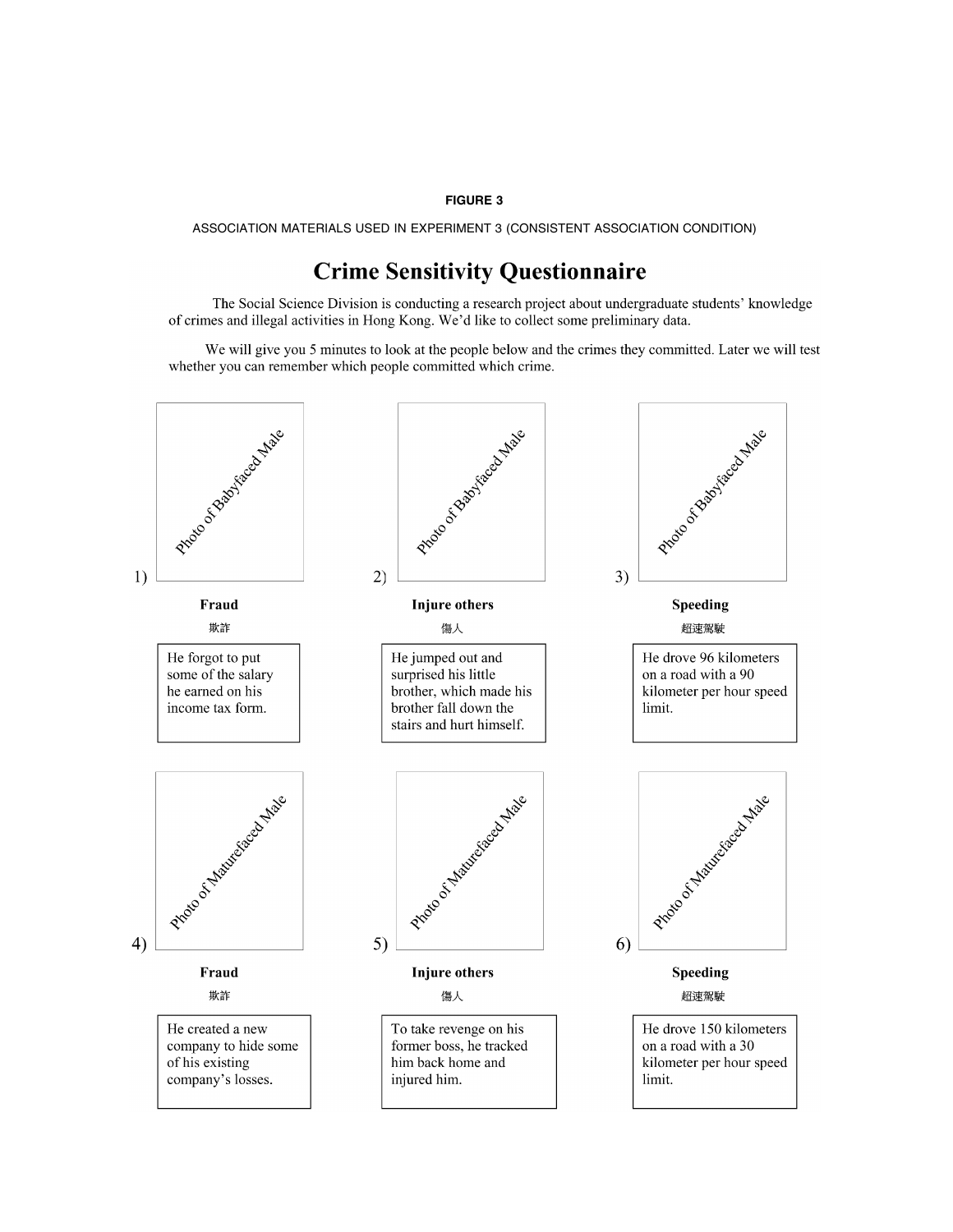| Р<br>44<br>ᇻ |  |
|--------------|--|
|--------------|--|

|                                           | Priming conditions                                                                    |                                                                                         |  |
|-------------------------------------------|---------------------------------------------------------------------------------------|-----------------------------------------------------------------------------------------|--|
| Dependent variables                       | Consistent association<br>(baby-unintentional harm<br>and mature-intentional<br>harm) | Inconsistent association<br>(baby-intentional harm<br>and mature-unintentional<br>harm) |  |
| Attitude toward the company: <sup>a</sup> |                                                                                       |                                                                                         |  |
| Babyface                                  | 3.54(1.16)                                                                            | 2.72(.62)                                                                               |  |
| Mature face                               | 3.07(0.79)                                                                            | 3.28(1.20)                                                                              |  |
| Perceived honesty: <sup>b</sup>           |                                                                                       |                                                                                         |  |
| Babyface                                  | 3.58(1.08)                                                                            | 2.90(1.17)                                                                              |  |
| Mature face                               | 2.86(1.03)                                                                            | 3.52(1.03)                                                                              |  |
| Intention to deceive: <sup>c</sup>        |                                                                                       |                                                                                         |  |
| Babyface                                  | 4.20(1.21)                                                                            | 4.57 (.73)                                                                              |  |
| Mature face                               | 4.79 (1.09)                                                                           | 4.34 (1.07)                                                                             |  |

RESULTS OF EXPERIMENT 3

NOTE.—Values are given as means (standard deviations).

a Attitudes were assessed with three seven-point scales (bad-good, unfavorable-favorable, negativepositive), which were averaged.

b The CEO's perceived honesty was measured by five seven-point scales (not credible–credible, not sincere–sincere, not honest–honest, not believable–believable, not convincing–convincing).

c The CEO's intention to deceive was measured by three seven-point scales: (1) whether or not the CEO knew that the drug could cause headaches in some users before it was put on the market, (2) whether he felt guilty about what he did (reversed scored), and (3) whether he was trying to cheat customers  $(1 = \text{very unlikely}, 7 = \text{very likely}).$ 

sistency on company evaluations was no longer significant when perceived honesty was included as a covariate  $(F(1, 106) = 1.41, p > .23)$ . The *F*-value for the covariate was significant as well  $(F(1, 106) = 45.03, p < .001)$ . When the consistent and inconsistent association groups were looked at separately, the ANCOVA results revealed that face type was no longer significant in both the consistent association group  $(F(1, 54) = 0.31, p > .20)$  and the inconsistent association group  $(F(1, 51) = 1.27, p > .10)$ . The mean squares for the effect of face type on company attitudes were reduced 93% and 79% in the consistent association and inconsistent association groups, respectively. The covariate was significant in both the consistent association group  $(F(1, 54) = 21.19, p < .001)$  and the inconsistent association group  $(F(1, 51) = 23.52, p < .001)$ .

Additional support for the mediating role of inferences regarding honesty comes from the findings on the intentionto-deceive measure, which revealed a significant interaction effect of association consistency and face  $(F(1, 107))$  = 4.03,  $p < .05$ ). Participants primed with consistent associations rated the babyfaced CEO as having less of an intention to deceive than the maturefaced CEO  $(M's = 4.20)$ vs. 4.79;  $F(1, 107) = 4.43$ ,  $p < .05$ ). Participants primed with inconsistent associations did not differ in their intention ratings for babyfaced versus maturefaced CEOs.

#### Discussion

Results of this experiment demonstrate that natural associations between babyfaceness and honesty/unintentional wrongdoing underlie inferences about perceived honesty and, hence, persuasion. We replicate the results of experiment 1 when we prime the natural associations of baby-

faceness–unintentional wrongdoing and maturefaceness– intentional wrongdoing and reverse the results when we create the opposite associations. One could argue that intentionality of the offense was confounded with offense severity in the priming phase. Nevertheless, it is hard to see how severity could account for the pattern of results obtained, given that crisis severity was held to be low, at 1% side effects in the main experiment. The results for honesty provide reassurance regarding the role of intentions.

The findings in the reverse-association condition are especially powerful considering that different faces were used in the association task and in the main experiment. Results from the funnel debriefing reveal that participants were not consciously aware that the association task and the company attitude questionnaire were related and did not realize that the study was about face shape.

To further examine whether the associations between face shape and honesty are consciously accessible to participants, 15 participants were exposed to the consistent association task, and 15 participants were exposed to the inconsistent association task. After they had matched the faces with the offenses, participants were asked to look at the sheet with the photos and the offenses again and to write down the purpose of the recognition study. None of the participants wrote down anything about face shape or whether or not the associations between faces and offenses were natural. All associations were perceived to be plausible; yet the default associations, as numerous studies have shown, are of babyface and honesty. These results support the notion that links between babyfaceness and honesty are completely unconscious.

In most priming studies, participants are primed with existing material in memory. In experiment 3, the inconsistent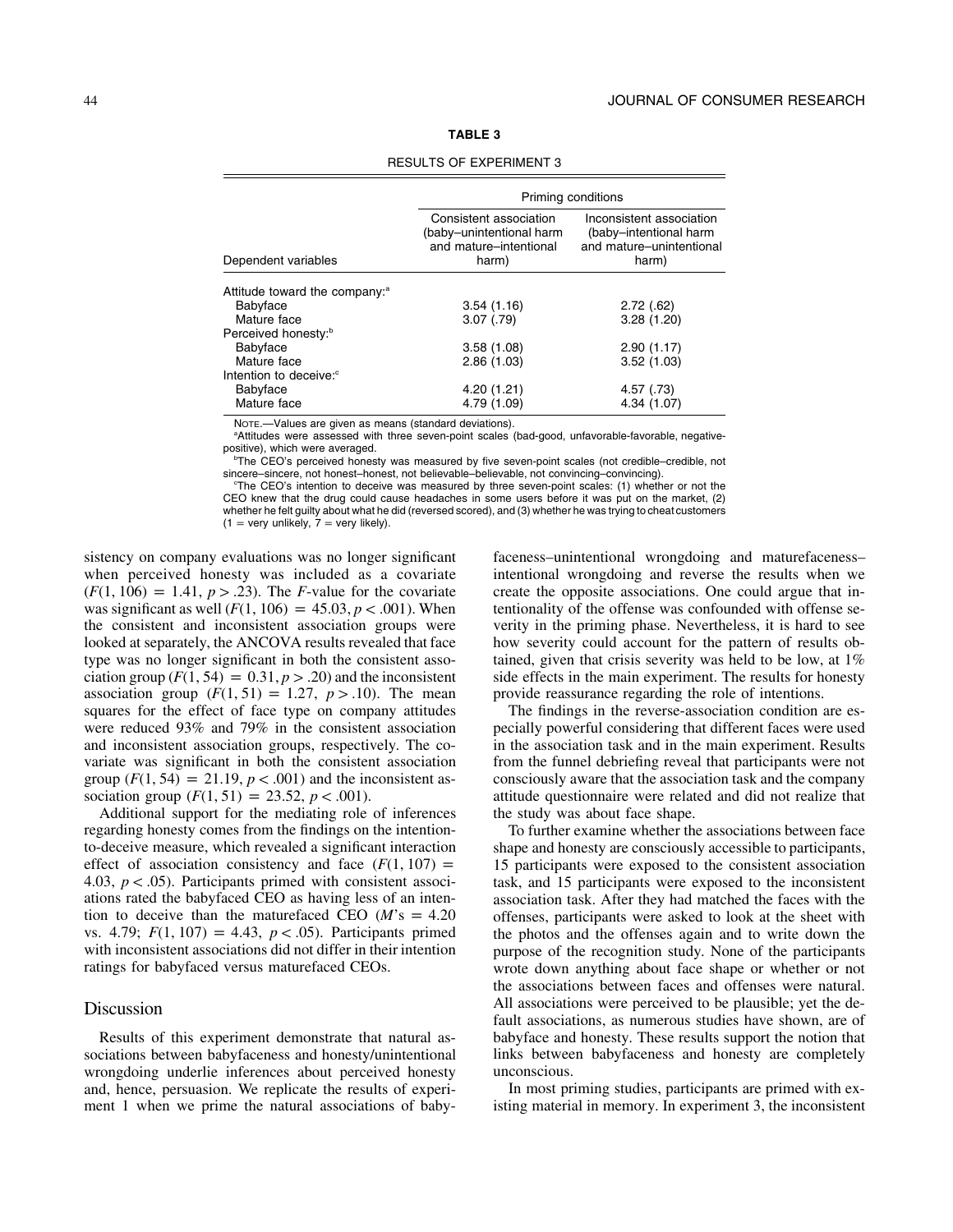#### PRODUCT CRISES AND BABYFACES 45 AND 45

condition went beyond mere priming and created new associations in memory that were the opposite of associations that participants had stored in memory. Our results are particularly striking given the potential barriers involved in reversing associations in existing memory. Experiment 4 uses a different task to once again demonstrate that honestyrelated associations with babyfaceness drive judgments.

# **EXPERIMENT 4: THE DOWNSIDE OF BABYFACENESS**

Experiment 4 was conducted to show that the association of babyface and innocence might have negative consequences during a PR crisis if innocence implies naïveté. Innocent individuals may not themselves intentionally do harm, but they may be prone to being taken advantage of because they do not suspect others of doing harm. We use this insight to design experiment 4, where we construct a situation in which a company recovering from a PR crisis is searching for a new CEO. We expect that a maturefaced new CEO will be viewed as a better choice to lead the company than a babyfaced CEO in the vigilance-in-doubt scenario, whereas a babyfaced CEO will be viewed as a better choice than the maturefaced CEO in the honesty-indoubt scenario.

#### Method

Undergraduate students  $(N = 98)$  at a large Hong Kong university participated in the study for course credit and were randomly assigned to cells in a 2 (face: babyface vs. mature face)  $\times$  2 (scenario: honesty in doubt vs. vigilance in doubt) between-subjects design. To test the robustness of the babyface effects we found previously, we used a different pair of faces in experiment 4. As in the earlier experiments, a photo was taken from the Internet and was morphed into a babyfaced version and a maturefaced version (see fig. 4). Using the same scales and procedure as in the faces pretest in experiment 1, a pilot study  $(N = 89)$  confirmed the difference in the perceived babyfaceness of the person in the two photos  $(M's = 1.06 \text{ vs. } -1.74;$  $F(1, 87) = 37.98, p < .001$ . Consistent with the babyface stereotype, the person in the babyfaced (vs. maturefaced) photo was also perceived to be kinder  $(M's = 4.17 \text{ vs.})$ 2.93;  $F(1, 87) = 22.99$ ,  $p < .001$ ), more honest (*M*'s = 4.34 vs. 3.36;  $F(1, 87) = 3.82, p < .06$ , and warmer  $(M's = 3.43$  vs. 2.55;  $F(1, 87) = 11.63$ ,  $p < .001$ ). Perceived expertise did not differ.

The procedure was the same as in the previous experiments. The article was different in this case and was titled "Biomedic appoints new CEO." The fictitious Yahoo! news page contained both the article and a photo of the new CEO (babyface or mature face across conditions). The content of the article was manipulated to create two versions, an honesty-in-doubt version and a vigilance-in-doubt version (see the appendix). The honesty-in-doubt scenario focused on the former CEO intentionally deceiving the company's customers; if babyfaces are associated with honesty, participants

# **FIGURE 4** FACES USED IN EXPERIMENT 4



Babyface

Mature Face

should be more likely to prefer the babyfaced new CEO in this condition. The vigilance-in-doubt scenario focused on the naïveté of the former CEO; participants should be more likely to prefer the maturefaced new CEO in this condition. After reading the article, participants were asked whether the new CEO was a good choice and whether the board had picked the right CEO given the company's current situation. They responded on eight-point scales  $(1 = \text{very unlikely},$  $8 =$  very likely;  $a = 0.83$ ). Pretesting had revealed that, without any information about the characteristics or behavior of the new CEO, participants just checked off the midpoint if given the opportunity to do so. We used eight-point scales without a midpoint in this study to increase the sensitivity of the measures.

Participants then rated the likelihood of the new CEO being honest and vigilant, each on three scales; honesty and vigilance measures were counterbalanced across subjects. The honesty questions assessed the extent to which the new CEO would be honest with customers and not mislead them if a drug in fact had side effects, and whether he could be trusted  $(1 = \text{very unlikely}, 8 = \text{very likely}; a = 0.92)$ . The vigilance questions assessed the extent to which he would check the reports from the company scientists very carefully, always be on his guard, and think everything through before he made a decision ( $a = 0.88$ ). Next, participants responded to questions concerning their attitude toward the company ( $a = 0.94$ ). Finally, they rated the perceived babyfaceness of the CEO and his attractiveness, intelligence, and knowledge.

# Results

As confirmation of the success of the manipulation, a 2 (face: baby vs. mature)  $\times$  2 (scenario: honesty in doubt vs. vigilance in doubt) ANOVA on babyfaceness revealed a significant main effect of face  $(M's = 5.57 \text{ vs. } 3.69;$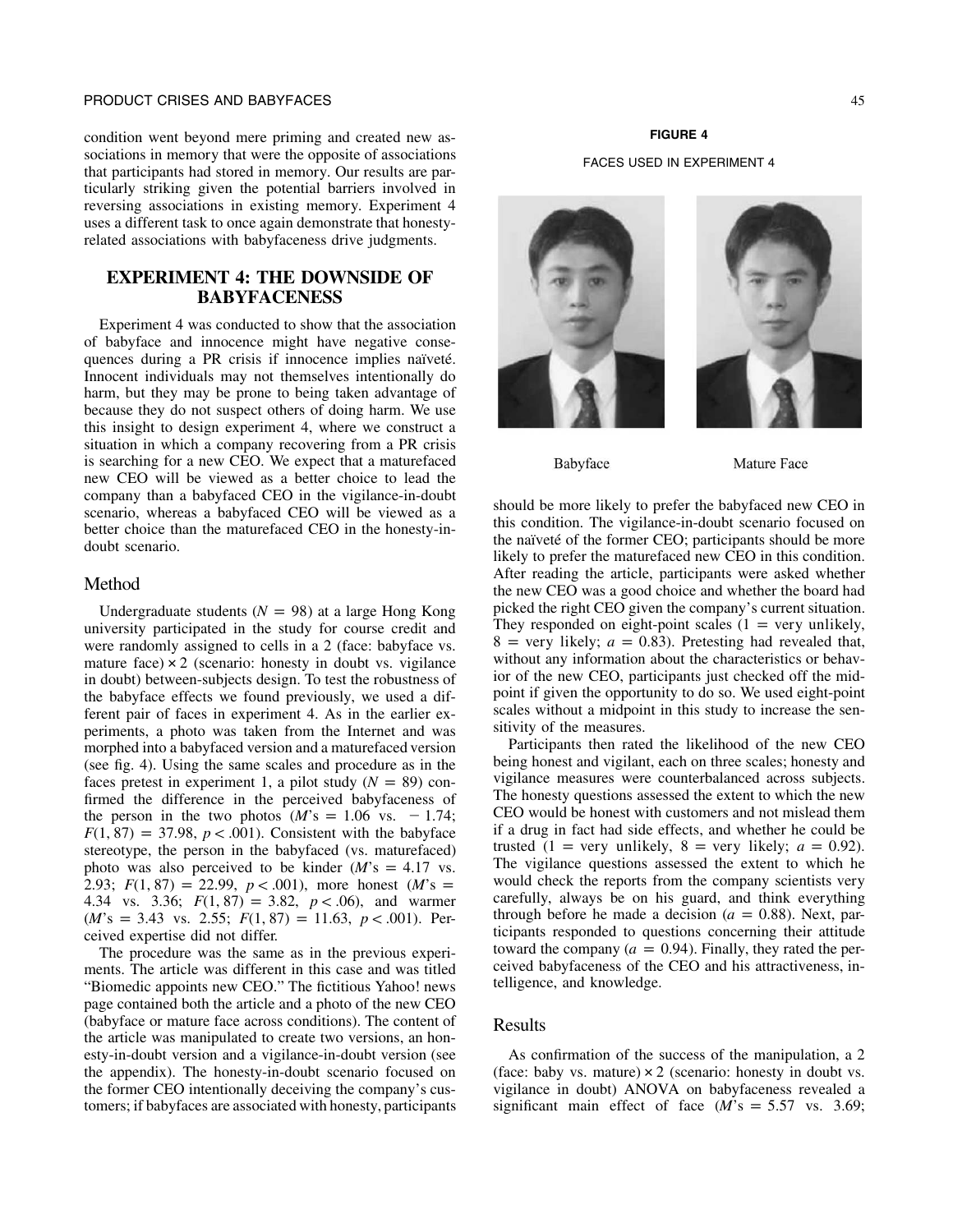$F(1, 94) = 42.26, p < .001$ . There were no differences between the babyfaced versus maturefaced new CEO in attitude toward the company, perceived intelligence, perceived attractiveness, and perceived knowledge. A posttest  $(N =$ 30) showed that the babyfaced CEO was perceived to be slightly, but not significantly, younger (mean age 36.67 years) than the maturefaced CEO (mean age 38.80 years;  $F < 1$ ).

The key dependent variable was the evaluation of the new CEO. A  $2 \times 2$  ANOVA revealed a significant interaction effect (see table 4;  $F(1, 94) = 7.18$ ,  $p < .01$ ) but no significant main effect for either face or scenario. As expected, contrasts showed that participants in the honesty-indoubt condition evaluated the babyfaced CEO more favorably  $(M = 4.87)$  than the maturefaced CEO  $(M = 4.21)$ ;  $F(1, 94) = 4.07$ ,  $p < .05$ ). In the vigilance-in-doubt scenario, participants evaluated the babyfaced CEO less favorably than the maturefaced CEO  $(M's = 3.83$  vs. 4.40;  $F(1, 94) = 3.14, p < .05$ .

An ANOVA on perceived honesty revealed only a significant main effect of scenario  $(F(1, 94) = 4.71, p <$ .05). The honesty ratings of the new CEO were higher in the honesty-in-doubt condition ( $M = 5.43$ ) than in the vigilance-in-doubt condition  $(M = 4.46; F(1, 94) = 4.71,$  $p < .05$ ). Despite the lack of a significant interaction  $(F(1, 94) = 2.41, p > .15)$ , participants in the honesty-indoubt condition perceived the babyfaced CEO as being more honest ( $M = 5.42$ ) than the maturefaced one ( $M = 4.69$ ;  $F(1, 94) = 3.43, p < .05$ . In the vigilance-in-doubt condition, perceptions of honesty were virtually identical for the new babyfaced and maturefaced CEO  $(M's = 4.42$  vs. 4.49;  $F < 1$ ).

An ANOVA on perceived vigilance revealed a significant main effect of scenario ( $M_{\text{hon-doubt}} = 5.86$  vs.  $M_{\text{vigil-doubt}} =$ 4.88;  $F(1, 94) = 17.14$ ,  $p < .001$ ). There was a significant face effect  $(F(1, 94) = 4.95, p < .05)$ . The maturefaced CEO was rated as more vigilant ( $M = 5.62$ ) than the babyfaced one ( $M = 5.09$ ). The interaction was not significant  $(F < 1)$ . A contrast nevertheless showed that participants in the vigilance-in-doubt condition rated the maturefaced CEO as more vigilant  $(M = 5.19)$  than the babyfaced CEO  $(M = 4.52; F(1, 94) = 3.84, p < .05)$ . In the honesty-indoubt condition, there was no difference in the vigilance ratings of the babyfaced CEO and the maturefaced CEO.

Mediation tests were done in both the honesty-in-doubt and vigilance-in-doubt conditions to test if perceived honesty and perceived vigilance, respectively, mediated the effect of the new CEO's face shape on evaluations of the new CEO. When perceived honesty was inserted as a covariate in the honesty-in-doubt condition, the previously significant face effect was no longer significant  $(F(1, 46) = 2.23, p >$ .14). The *F* for the covariate was significant  $(F(1, 46)) =$ 5.52,  $p < .05$ ). The mean square for the face effect was reduced 51%. When perceived vigilance was inserted as a covariate in the vigilance-in-doubt condition, the previously significant face effect was no longer significant  $(F(1, 46) = 0.48, p > .49)$ . The *F* for the covariate was sig-

#### **TABLE 4**

#### RESULTS OF EXPERIMENT 4

|                                           |                          | Scenario                 |  |  |
|-------------------------------------------|--------------------------|--------------------------|--|--|
| Dependent variables                       | Honesty<br>in doubt      | Vigilance<br>in doubt    |  |  |
| Evaluation of CEO choice: <sup>a</sup>    |                          |                          |  |  |
| Babyface                                  |                          | 4.87 (1.08) 3.83 (1.21)  |  |  |
| Mature face                               |                          | 4.21 (1.16) 4.40 (1.10)  |  |  |
| Honesty measures: <sup>b</sup>            |                          |                          |  |  |
| Babyface                                  |                          | $5.42(1.57)$ 4.42 (1.16) |  |  |
| Mature face                               |                          | 4.69 (1.33) 4.49 (1.41)  |  |  |
| Vigilance measures: <sup>c</sup>          |                          |                          |  |  |
| Babyface                                  |                          | $5.65(1.29)$ 4.52 (1.41) |  |  |
| Mature face                               | 6.05(.93)                | 5.19(1.10)               |  |  |
| Attitude toward the company: <sup>d</sup> |                          |                          |  |  |
| Babyface                                  | $3.65(1.04)$ $3.36(.97)$ |                          |  |  |
| Mature face                               | 3.68 (1.05) 3.45 (.69)   |                          |  |  |

NOTE.—Values are given as means (standard deviations).

a Evaluation of CEO choice was assessed with two eight-point scales: (1) whether the new CEO was a good choice and (2) whether the board had picked the right CEO given the company's current situation (1 = very unlikely,  $8$  = very likely).

Perceived honesty was measured by three eight-point scales: (1) whether the new CEO would be honest with customers, (2) whether he would not mislead customers if a drug in fact had side effects, and (3) whether he could be trusted ( $1 =$  very unlikely,  $8 =$  very likely).

c Perceived vigilance was measured by three eight-point scales: (1) whether the new CEO would check the reports from the company scientists very carefully, (2) whether he would always be on his guard, and (3) whether he would think everything through before he made a decision (1 = very unlikely,  $8 =$  very likely).

Attitudes were assessed with three seven-point scales (bad-good, unfavorable-favorable, negative-positive), which were averaged.

nificant  $(F(1, 46) = 31.34, p < .001)$ . The mean square for the face effect was reduced 91%. Additional analyses showed that the face effects on the evaluation of the new CEO were not diminished when vigilance was used as the covariate in the honesty-in-doubt condition  $(F(1, 46) =$ 5.60,  $p < .05$  or when honesty was used as the covariate in the vigilance-in-doubt condition  $(F(1, 46) = 4.20, p <$ .05). These results argue against a sheer carry-over explanation for the similar findings on the dependent variable and the mediator.

#### Discussion

These results provide further evidence that the traits associated with babyfaceness are used in judgments. This time it was judgments related to CEO choice rather than company attitudes. In contexts where innocence has positive implications, a babyface is evaluated more favorably. However, in contexts where innocence conveys naïveté, a mature face is evaluated more favorably. Not all positive traits are equally desirable in all situations; for example, in an honesty-in-doubt situation, honesty mediates judgments of a prospective CEO. In the vigilance-in-doubt situation, vigilance mediates judgments.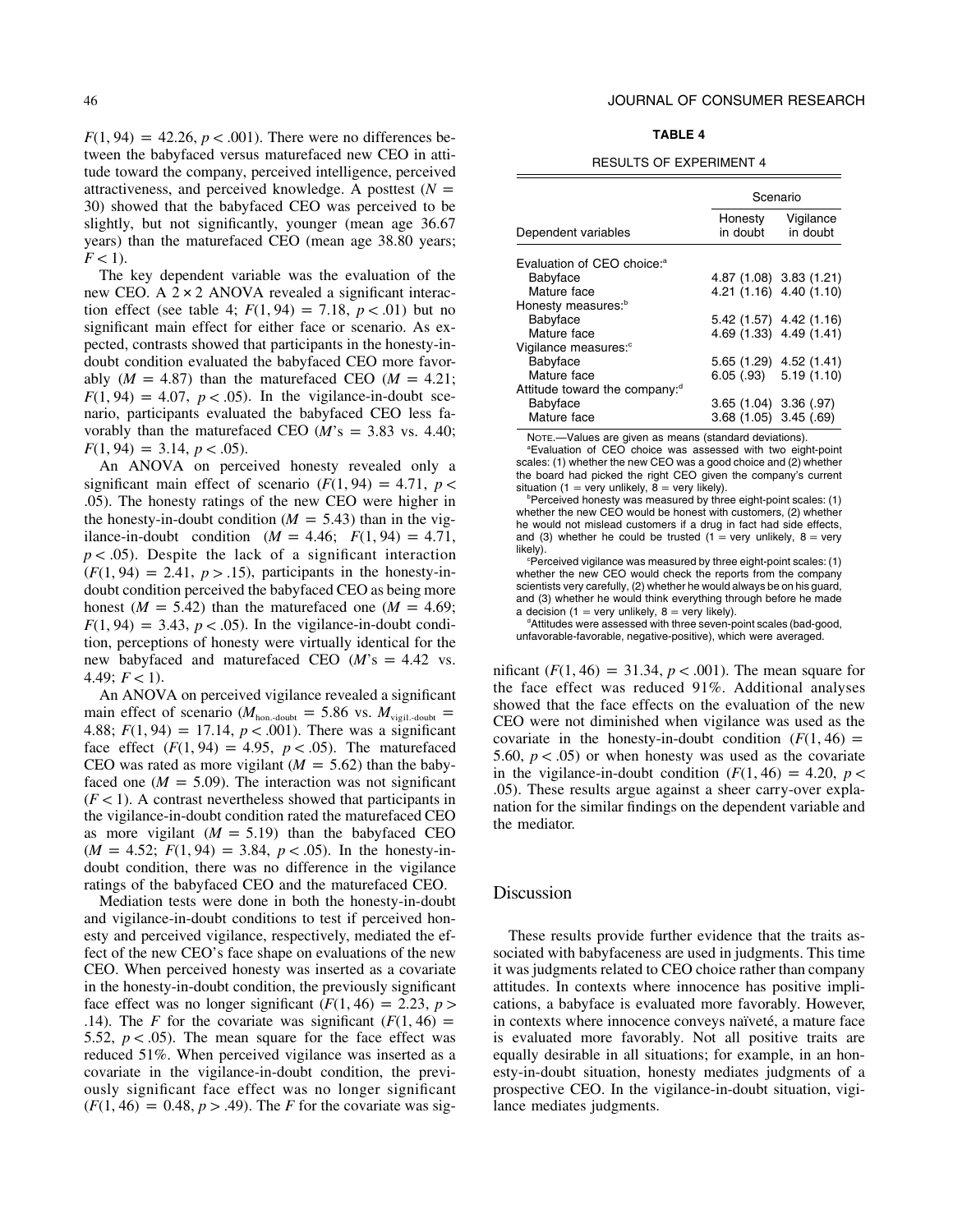#### **GENERAL DISCUSSION**

Our research suggests that in PR crises the face of the company matters. In four experiments, we find that what might be considered surface characteristics, such as the babyfaceness of a CEO, affect consumer judgments. This particular facial characteristic affects the perception of a CEO's honesty/innocence and, hence, the credibility of the denial of wrongdoing. Perceived credibility in turn affects attitudes toward the company. Associations of honesty and innocence with babyfaceness also affect judgments of trustworthiness and vigilance.

Our experiments concerned a product-related PR crisis. The marketing literature has focused on "what" to say in a crisis situation (Ahluwalia, Burnkrant, and Unnava 2000) and on attributions made from prior company evaluations (Johar 1996). However, research has not had much to say on the more "superficial" aspects of the response, such as the face of the spokesperson. In experiments 1 and 2, we demonstrate that when the company's honesty is in doubt and cues regarding intentions are absent, consumers are likely to infer whether the company intended harm from the face of the spokesperson. Consistent with the babyface literature, we find that consumers are likely to infer that babyfaced CEOs have a lower intention to deceive than maturefaced CEOs. However, situational cues, such as severe crises that render this inference implausible, are used to correct for the spontaneous inference of lower intentionality if cognitive resources are available to facilitate this correction. If sufficient capacity is not available, consumers will not make this correction, supporting our position that the intentionality inference based on babyfaceness is spontaneous. It is possible that severe crises reduce cognitive capacity by drawing consumers' cognitive resources away, toward the crisis, suggesting that corrections for the babyface effect may not occur in the real world in severe crisis situations.

Experiment 3 provides experimental support for the facehonesty association playing a critical role in driving company evaluations. What is truly striking is that newly created associations of babyface–intentional guilt resulted in the babyfaced CEO being seen as less trustworthy and his company being judged less favorably as a result. Experiment 4 provided further evidence for the underlying associational mechanism. Even more important, it demonstrated that the characteristic of innocence associated with babyfaces can have a potential downside. When a past CEO was suspected of harming the company by a lack of vigilance, the maturefaced CEO was the preferred choice for the new CEO. As expected, when a past CEO was suspected of being less than honest, the babyfaced CEO was the preferred choice for the new CEO.

These results add to a growing body of research on the mediational effects of inference making in the consumer behavior literature (e.g., Johar, Sengupta, and Aaker 2005) and establish that spontaneous inferences regarding personality often drive judgments. The results of our research have implications for any consumer situation where there are trustworthiness and/or vigilance concerns and multiple players. There are instances in negotiations and sales, for example, where consumers must evaluate the trustworthiness of several players. Salespeople frequently try to appear as if they are acting as the consumers' advocate, trying to get the best terms from a manager of the business. Since this social theater requires the belief in a manager who is holding back information and a salesperson who is transparent, potentially the worst terms for consumers may result when the salesperson has a babyface and the manager's face is mature.

One feature of our research is that the insight we provide into underlying processes is done through the use of different operational procedures and different dependent and mediating variables. A limitation of our findings must be acknowledged. Across our experiments, the movements on the dependent variables of interest occur mostly in the babyface conditions. One could argue that severity of the crisis should decrease company evaluations regardless of the CEO's face; however, this does not happen in the maturefaced condition. One explanation for this lack of movement could be a floor effect, such that company evaluations are low in crisis situations (regardless of crisis severity) when the CEO's face meets expectations (i.e., when it is mature). This could be the default evaluation of a company in crisis.

Our research speaks to the general issue of automaticity and thin-slice judgments. The process that underlies subjects' attitudes toward the company is undoubtedly a deliberative one. These attitudes are derivative and are based on a conscious consideration of the attributes of the CEO—attributes like trustworthiness and vigilance, whichever of the two is salient in the particular PR crisis the company faces. While company attitudes may reflect a deliberative consideration of trustworthiness or wariness, the link between judgments of these attributes and babyfaceness of the CEO appears to be automatic.

From a broader perspective, it has been argued that a person's nonverbal behaviors (facial expressions, gestures, movements, tone of voice, and so on) give a truer picture of what they are really like than their verbal behavior does (see Gladwell [2005] for discussions of this research). The answer might lie in nonverbal behaviors being less controllable than verbal behaviors and thus more indicative of what people are really like. Nonverbal behaviors are, however, just one type of nonverbal cue (Gilbert and Krull 1988). The physical characteristics of the person also offer nonverbal cues that may be taken into account. Take the person's face and the particular characteristic we focus on in this research—whether the person's face has a babyfaced shape or a maturefaced shape. It may be given undue weight in interpersonal judgments because of the consistent, redundant, and fixed feedback it provides, feedback that may be especially difficult to ignore since the observer will typically be unaware of its biasing influence. Ironically, the unchanging and uncontrollable aspects of these characteristics may increase confidence in judgments.

From the practical standpoint, a company has many issues to consider when it is faced with a PR problem and how to respond to it. Our research might be capable of informing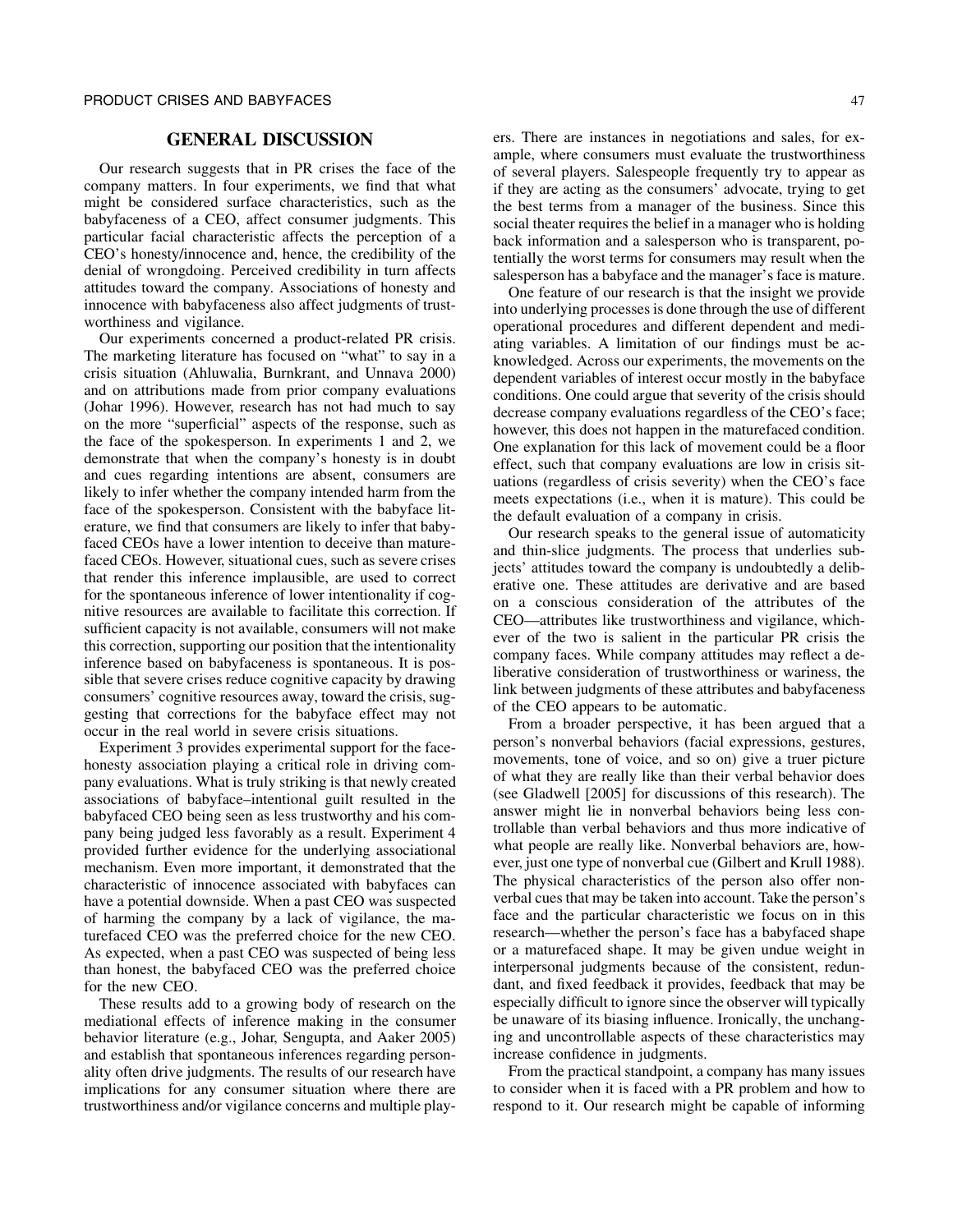it about one specific aspect regarding its response—the face of the person it sends out to publicly address the problem. We believe that not putting a face on the crisis is not an option because the media are likely to feature someone from the company in their reports of the PR crisis. Recognizing this, the company can control whose face is put on the crisis. When coupled with a long history of research in psychology, our research suggests that the face shape of this person is not a trivial consideration. It suggests that understanding the nature of the crisis is the key to ensuring more-favorable outcomes. Is the consumer likely to consider the problem that gave rise to the PR crisis a problem of potential dishonesty on the part of the company or of a lack of vigilance? Our recommendation: send out the babyface when the issue is one of dishonesty and the mature face when it is one of lack of vigilance.

## **APPENDIX**

# **STIMULI USED IN EXPERIMENT 4**

# **YAHOO! NEWS ARTICLE**

#### First Two Paragraphs

Hong Kong (Reuters)—Biomedic Ltd, a Hong Kong based pharmaceutical company, has named Frank Leung as its president and CEO replacing the outgoing Henry Yip.

The change in leadership at Biomedic comes after Yip, who led the company for six years, stepped down in July after disappointing second quarter financial results, largely due to the failure of their new cold remedy "Coughless". Soon after its introduction last winter, Coughless was found to have a side effect—1% of users developed headaches. The company and CEO Yip were severely criticized for not mentioning possible headaches in the information sheet that comes inside the box of Coughless tablets. A number of consumers filed a lawsuit against the firm for intentional deception.

#### Third Paragraph for Honesty-in-Doubt Scenario

According to the lawyer for the victims, "Henry must have known the side effect before he put the Coughless on market. This is one of the clearest cases of intentional deception I have ever seen. Biomedic just wasn't honest with consumers and it should have been. This must not happen again", he emphasized. Whatever the outcome of the lawsuit, the publicity this issue has generated is likely the main reason for the significant reduction in Biomedic's sales and profits this year.

# Third Paragraph for Vigilance-in-Doubt Scenario

According to a company spokesman, "Henry should have acted more responsibly. When our scientists said that the results of their research showed that Coughless had no side effects and was ready to go to market, Henry should have insisted on more research—more tests and more complete ones. They would have revealed the side effect of headaches. Henry was too naïve and took the scientists' words at face value. He did not check the facts thoroughly. This won't happen again", he emphasized. Whatever the outcome of the lawsuit, the publicity this issue has generated is likely the main reason for the significant reduction in Biomedic's sales and profits this year.

# **REFERENCES**

- Ahluwalia, Rohini, Robert E. Burnkrant, and H. R. Unnava (2000), "Consumer Response to Negative Publicity: The Moderating Role of Commitment," *Journal of Marketing Research*, 37 (2), 203–14.
- Berry, Diane S. and Sheila Brownlow (1989), "Were the Physiognomists Right? Personality Correlates of Facial Babyishness," *Personality and Social Psychology Bulletin*, 15 (2), 266–79.
- Berry, Diane S. and Leslie Z. McArthur (1985), "Some Components and Consequences of a Babyface," *Journal of Personality and Social Psychology*, 48 (2), 312–23.
- Brownlow, Sheila (1992), "Seeing Is Believing: Facial Appearance, Credibility, and Attitude Change," *Journal of Nonverbal Behavior*, 16 (2), 101–15.
- Chartrand, Tanya L. and John A. Bargh (1996), "Automatic Activation of Impression Formation and Memorization Goals: Nonconscious Goal Priming Reproduces Effects of Explicit Task Instructions," *Journal of Personality and Social Psychology*, 71 (3), 464–78.
- Frazier, Mya (2006), "Edelman Eats Humble Pie," *Advertising Age*, http://www.adage.com/, electronically published October 19.
- Friedman, Heidi and Leslie A. Zebrowitz (1992), "The Contribution of Typical Sex Differences in Facial Maturity to Sex Role Stereotypes," *Personality and Social Psychology Bulletin*, 18 (4), 430–38.
- Gilbert, Daniel T. (1989), "Thinking Lightly about Others: Automatic Components of the Social Inference Process," in *Unintended Thoughts*, ed. Jim S. Uleman and John A. Bargh, New York: Guilford, 189–211.
- Gilbert, Daniel T. and Douglas S. Krull (1988), "Seeing Less and Knowing More: The Benefits of Perceptual Ignorance," *Journal of Personality and Social Psychology*, 54 (2), 193–202.
- Gladwell, Malcolm (2005), *Blink: The Power of Thinking without Thinking*, New York: Little, Brown.
- Johar, Gita Venkataramani (1996), "Intended and Unintended Effects of Corrective Advertising on Beliefs and Evaluations: An Exploratory Analysis," *Journal of Consumer Psychology*, 5 (3), 209–30.
- Johar, Gita Venkataramani, Jaideep Sengupta, and Jennifer Aaker (2005), "Two Roads to Updating Brand Personality Impressions: Trait versus Evaluative Inferencing," *Journal of Marketing Research*, November, 458–69.
- McArthur, Leslie Z. and Karen Apatow (1983–84), "Impressions of Baby-Faced Adults," *Social Cognition*, 2 (4), 315–42.
- Sengupta, Jaideep, Darren W. Dahl, and Gerald J. Gorn (2002), "Misrepresentation in the Consumer Context," *Journal of Consumer Psychology*, 12 (2), 69–79.
- Zebrowitz, Leslie A. (1997), *Reading Faces: Window to the Soul?* Boulder, CO: Westview.